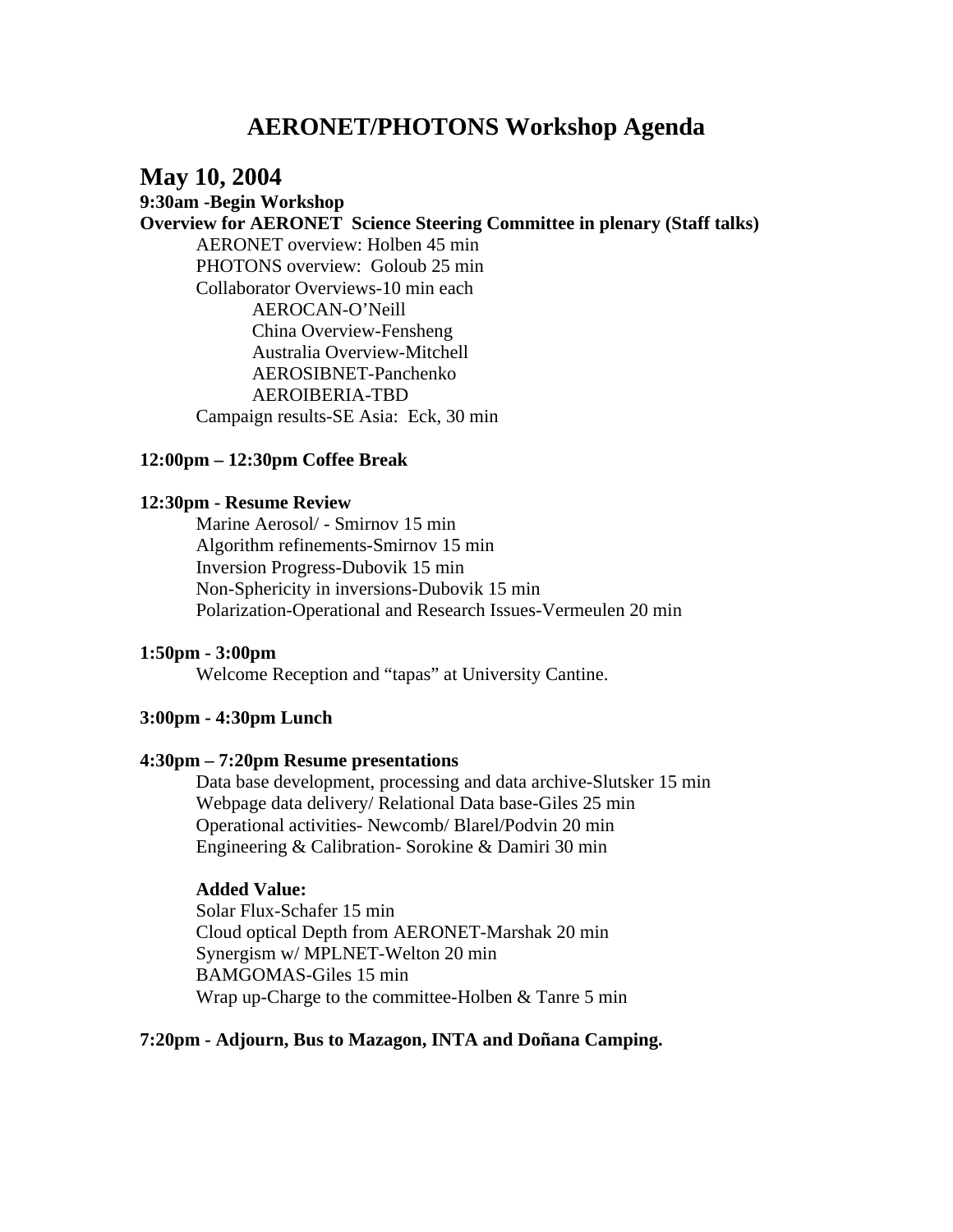# **May 11**

**Research topics: AERONET & the wider view of aerosol collaborative studies (invited and solicited talks, 20 minutes each)** 

## **9:30am - 10:10am**

• **Global Characterization of aerosol properties-Satellite View** 

Yoram Kaufman: Synergetic use of AERONET and MODIS

Didier Tanre: Aerosol remote sensing from AERONET and satellite over west Africa

## **10:10am - 11:30am**

• **Field Campaigns** 

Jos Lelieveld: Global air pollution crossroads

Paola Formenti: Observation of aerosols in the Mediterranean basin

Lucas Alados Arboledas: Veleta 2002 Field campaign a general overview

Jim Haywood (presented by P. Formenti): The consistency of AERONET biomass burning aerosol size distributions and optical parameters when compared to in-situ aircraft observations as determined during SAFARI 2000

## **11:30am - 12:00pm -Coffee Break**

## **12:00pm - 1:10pm**

## • **Lidar Measurements, Ground and Spaceborne**

Detlef Muller: Raman Lidar observations over a central European EARLINET site

Jens Boesenberg (presented by D. Muller): EARLINET

Jim Spinhirne: Global Aerosol Profiling by Orbital Lidar, GLAS Results and Validation

Chris Cattrall: Use of AERONET retrievals to construct a climatology of aerosol lidar parameters for use in present and future satellite lidar missions

# **1:10pm – 2:10pm**

## • **Single Scattering Albedo**

Yevgeny Derimian: Effect of dust composition and contamination by pollution on absorption of sunlight

Thierry Elias: Estimate of the aerosol single scattering albedo at several wavelengths without making assumptions on aerosol microphysics

Greg Schuster: Inferring Absorption from AERONET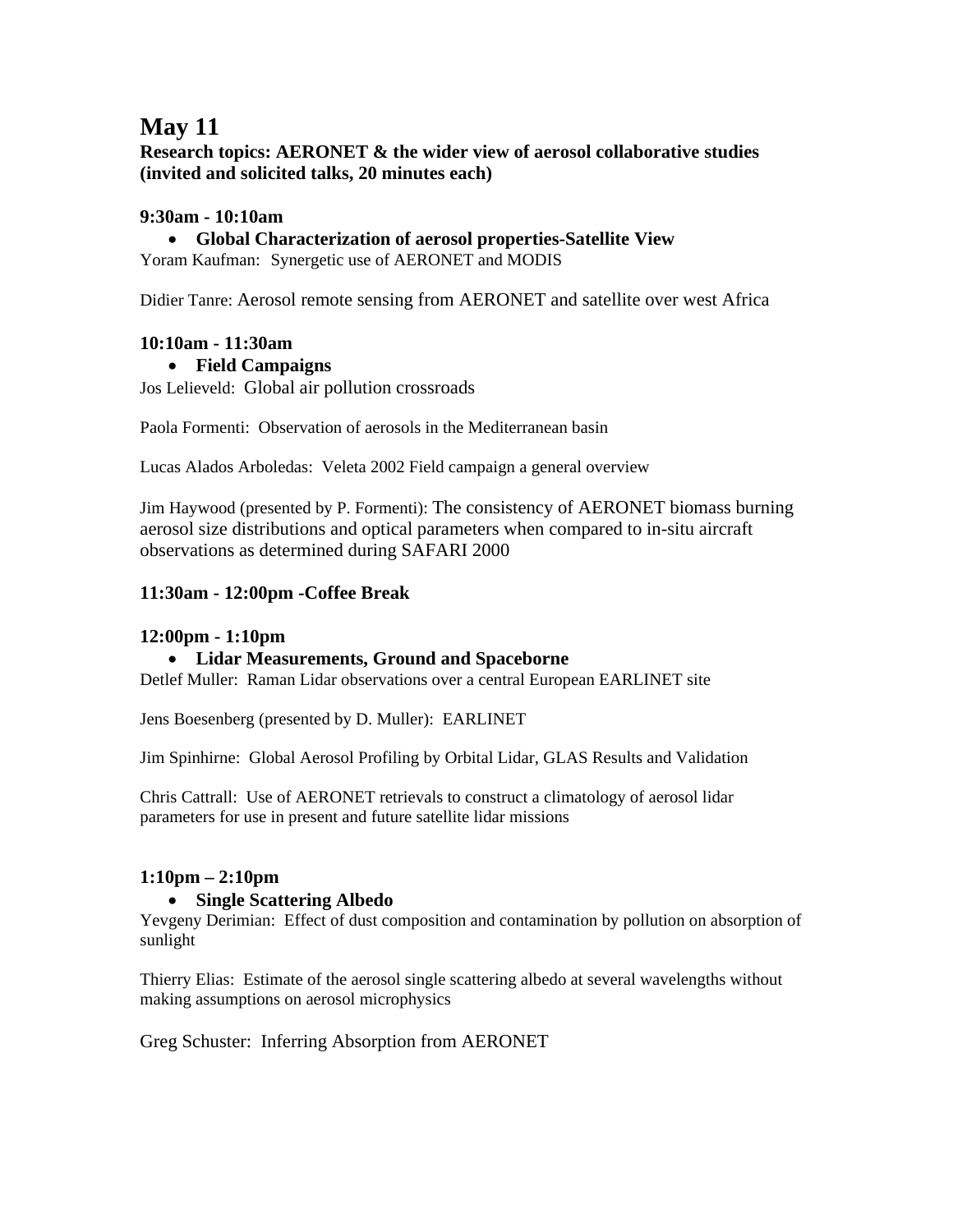### **2:10pm - 2:30pm**

### • **Retrieval Techniques and Radiative Forcings**

Frank Wagner: Database constrained inversion

#### **2:30pm - 4:30pm Lunch**

#### **4:30pm -6:40pm**

#### • **Modeling Aerosol Properties and Effects**

Toshihiko Takemura: Analysis of climate change by aerosol direct and indirect effects with aerosol transport-radiation model

Mian Chin: Aerosol distributions during ACE-Asia: Results from global model, satellite observations, and sunphtometer measurements

Oleg Dubovik: Retrieving sources of fine aerosols from MODIS/AERONET observation by inverting GOCART model

Alexander De Meij: A comparison of simulated aerosol optical depth and observed AOD data for Milan Area, June 2001

Ali Omar: Development of global aerosol models using cluster analysis of AERONET measurements

Alma Hodzic: Comparison of pollution aerosol chemistry transport model simulations with lidar and sun photometer observations at Sirta site

Stefan Kinne: AERONET in the context of aerosol remote sensing from space and aerosol global modeling

#### **6:40pm - 8:00pm**

#### • **AERONET related**

Victor Estelles: Aerosol Optical depth intercomparison between seeral AERONET and non-AERONET Cimel sunphotometers

Maria Rita Perrone: Results on 3/03 - 3/04 of sunphotometer measurements performed at Lecce

Monica Campanelli: Intercomparison between aerosol characteristics retrieved simultaneoulsly with a cimel and Prede sun sky radiometer in Rome

Nataly Chubarova: The sensitivity of aerosol properties retrievals from AERONET measurements to  $NO<sub>2</sub>$  concentration over industrial region of Moscow

### **8:00pm - Adjourn, Bus to Mazagon, INTA and Doñana Camping. Workshop Dinner at Hotel Albaida in Mazagon (BYOE)**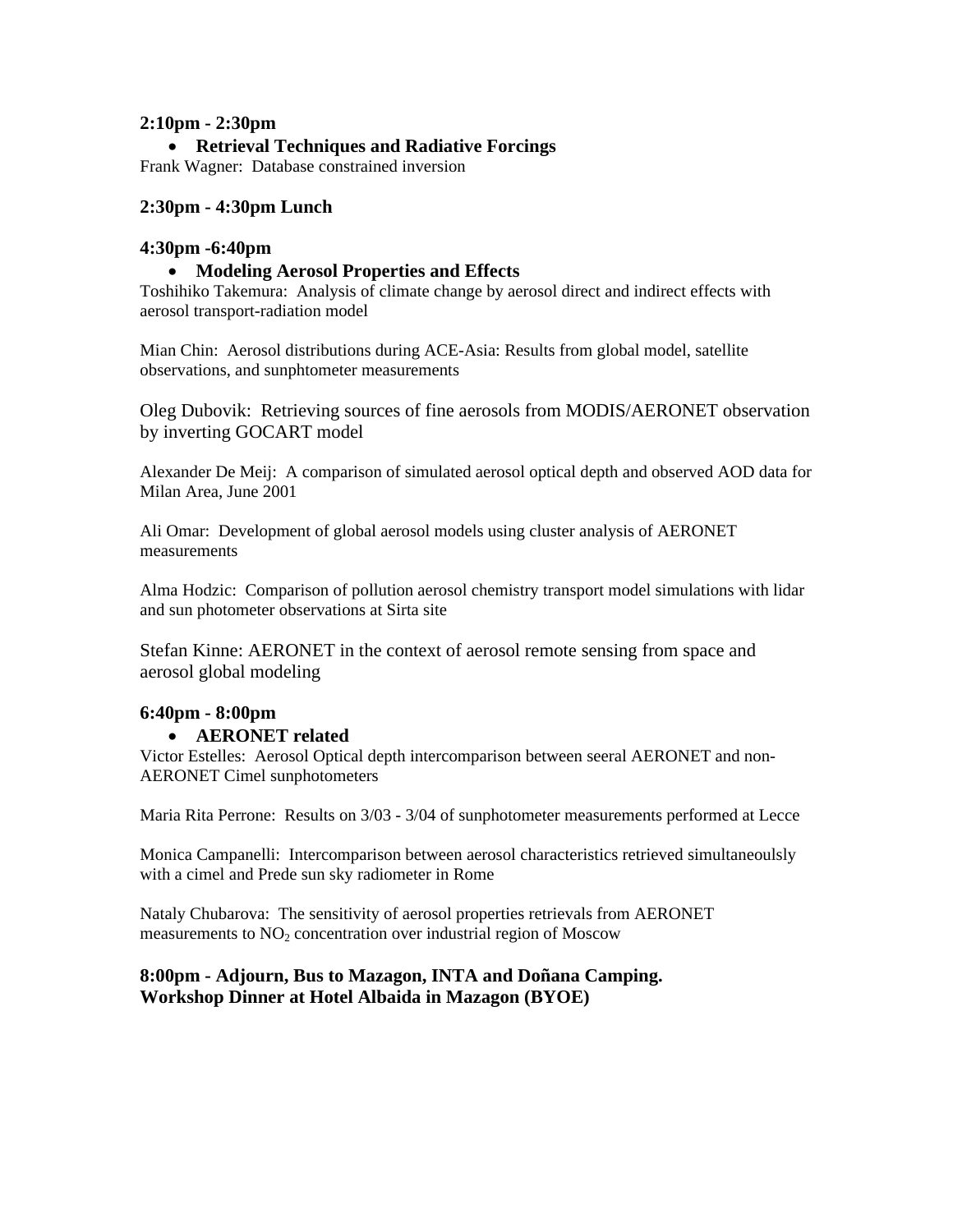# **May 12 9:30am - 10:50am**

### • **AERONET related (continued)**

Norm O'Neil: AEROCAN research activities… several items

Kazuma Aoki: Aerosol Optical Characteristics measured by SKYNET sky radiometer networks

Victoria Cachorro: The PHOTONS-AERONET sites in Spain: Calibration problems and the KCICLO correction-calibration method

### **10:50am - 12:00pm Workshop Following- (two concurrent sessions) Session A-Inversions: Dubovik, Vermeulen**

- Theoretical Limitations
- Measurement Limitations
- Validation
- New Products (Spheroid, polar, synergism, PP)

### **Session B-Instruments: Newcomb, Blarel, Sorokine, Podvin, Damiri**

• Technical Demonstration in three or more Languages

### **12:00pm – 12:30pm Coffee Break**

### **12:30pm - 2:30pm: Poster Session**

### **2:30pm – 4:30pm: Lunch**

### **4:30pm - 7:30pm: Poster Session continued and feedback from participants**

### **5:30pm - 7:30pm**

### **AERONET Steering Committee only(Assessment/Recommendations)(INTA)**

- Land Community
- Ocean Community
- Aerosol Community
- GCM Community

### **7:30pm – Visit to Historical Site Muelle de las Carabelas (Start of the first Columbus' Journey to the new continent)**

**9.30pm – Adjourn, Bus to Mazagon, INTA and Doñana Camping. (Departure Muelle de las Carabelas)**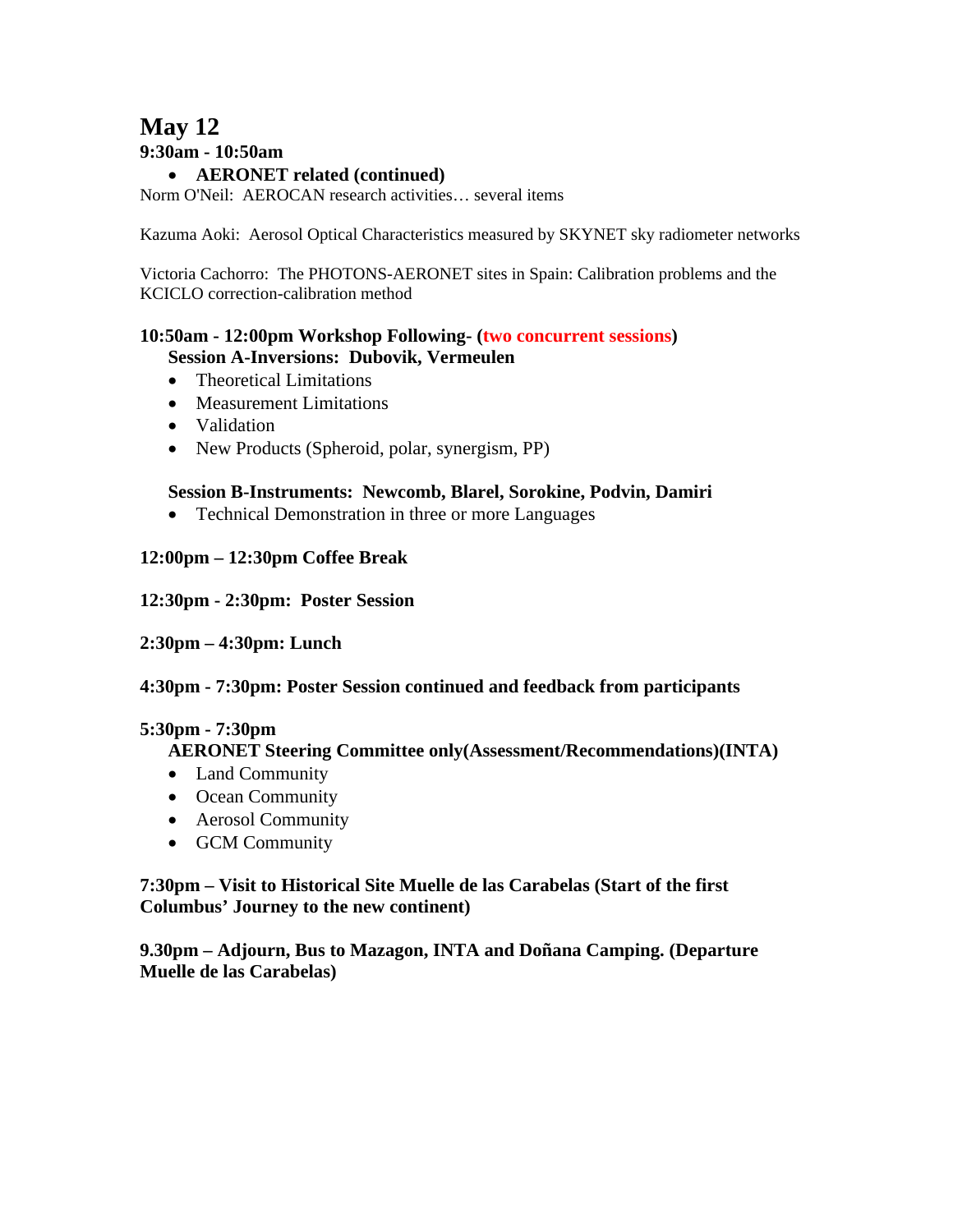# **May 13**

# **9:30am - 12:00pm (two concurrent sessions plus Instrument)**

# **Calibration session**

- Reference Inst. Langley Calibrations and Field Inst. Intercalibrations (procedures, tracking, data base, in situ vs mtn): Eck, Damiri, Schafer
- Sphere Calibrations (procedures, instrumentation, tracking, data base): Blarel, Sorokine, Damiri
- Cloud Screening/cloud analysis: Smirnov
- Demonstrat: Slutsker

# **Future Measurements/operations: Holben/Sorokine/CIMEL**

- How will AERONET evolve?
- User community requirements

# **12:00pm – 12:30pm Coffee Break**

# **12:30pm – 2:30pm (two concurrent sessions)**

- **Session A-Developing a network of distributed calibration sites**
- Issues and requirements: Sorokine, Mitchell, Damiri, Newcomb
- Unified Relational Database: Giles

# **Session B-Non-AERONET Collaborations Holben/Goloub/Dutton/Barrie**

- Coincident Observations (MPLNET/Earlinet/BSRN/GAW/in situ/airborne)
- Shared Databases

# **2:30pm - 4:30pm Lunch**

# **4:30pm– 6:00pm (two concurrent sessions)**

### **Utilizing the AERONET Webpage and other AERONET access points Session A-Operations/and shipping: Newcomb & Blarel, Podvin Session B-Data download and analysis**

- Making sense of the web options: Eck
- Bamgomas: Giles
- Msky: L. Gonzalez

# **6:00pm – 7:30pm**

Data base Archive: Slutsker AOD algorithms (processing and corrections update: Slutsker/Smirnov

# **7:30pm - Adjourn, Bus to Mazagon, INTA and Doñana Camping.**

# **May 14 9:30am – 12:00pm** Break out sessions as needed